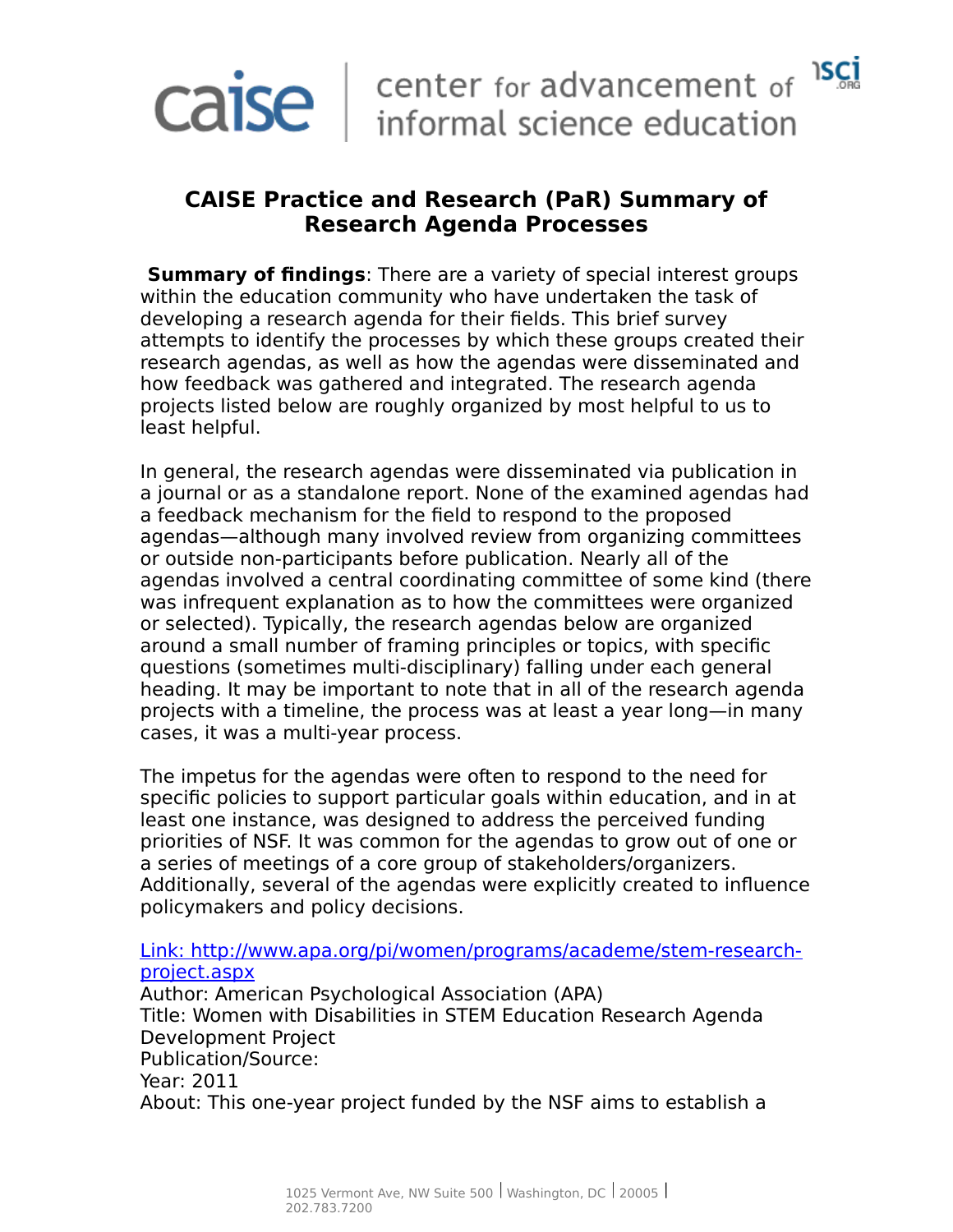#### **ISCI** center for advancement of  $\mathsf{ISe} \perp$ informal science education

five-year research agenda around identifying the barriers for entry of women with disabilities into the STEM fields (HRD-1138801), focusing on undergraduate education. The methodology for this project includes: conducting a pre-workshop survey of NSF and Department of Education Disability Education grantees; convening a workshop to develop a research agenda on attitudinal supports and barriers facing women

with disabilities in STEM education; and disseminating the agenda to the scholarly community AND the general public through accessible media. This is a current project and we could consider contact the PI, Shari E. Miles-Cohen at APA, for more information about their process. More information about the award:

[http://nsf.gov/awardsearch/showAward?](http://nsf.gov/awardsearch/showAward?AWD_ID=1138801&HistoricalAwards=false) [AWD\\_ID=1138801&HistoricalAwards=false](http://nsf.gov/awardsearch/showAward?AWD_ID=1138801&HistoricalAwards=false)

Link:<http://scholar.lib.vt.edu/ejournals/JITE/v34n2/Flesher.html>

Author: Jeffrey W. Fisher, University of Iowa

Publication/Source: The Journal of Industrial Teacher Education Title: A Conceptual Framework for Research Agenda Development Year: 1997

About: The paper outlines a conceptual framework for formulating research agendas. The framework is structured using a motivational criteria and is extended/put into practice via research, teaching, and service components. The author posits that at least in a university context, the gulf between research agendas/goals and application to society/practice may lie in the formulations of research agenda themselves. He proposes that there are three categories that should be included in agendas: research of interest, research of obligation, and research of opportunity.

Link: [http://www.nap.edu/openbook.php?record\\_id=998&page=51](http://www.nap.edu/openbook.php?record_id=998&page=51)

Author: Commission on Behavioral and Social Sciences and Education (CBASSE)

Publication/Source: Mathematics, Science and Technology Education: A Research Agenda

Title: See above

Year: 1996

About: This publication is a self-described tightly focused research agenda for STM education. The model of the agenda is an approximately 60-page document and is based on the idea that learning can be improved through the development of environments that support "quality learning time," which in turn affects the ability of learners to develop the reasoning skills that are necessary for STM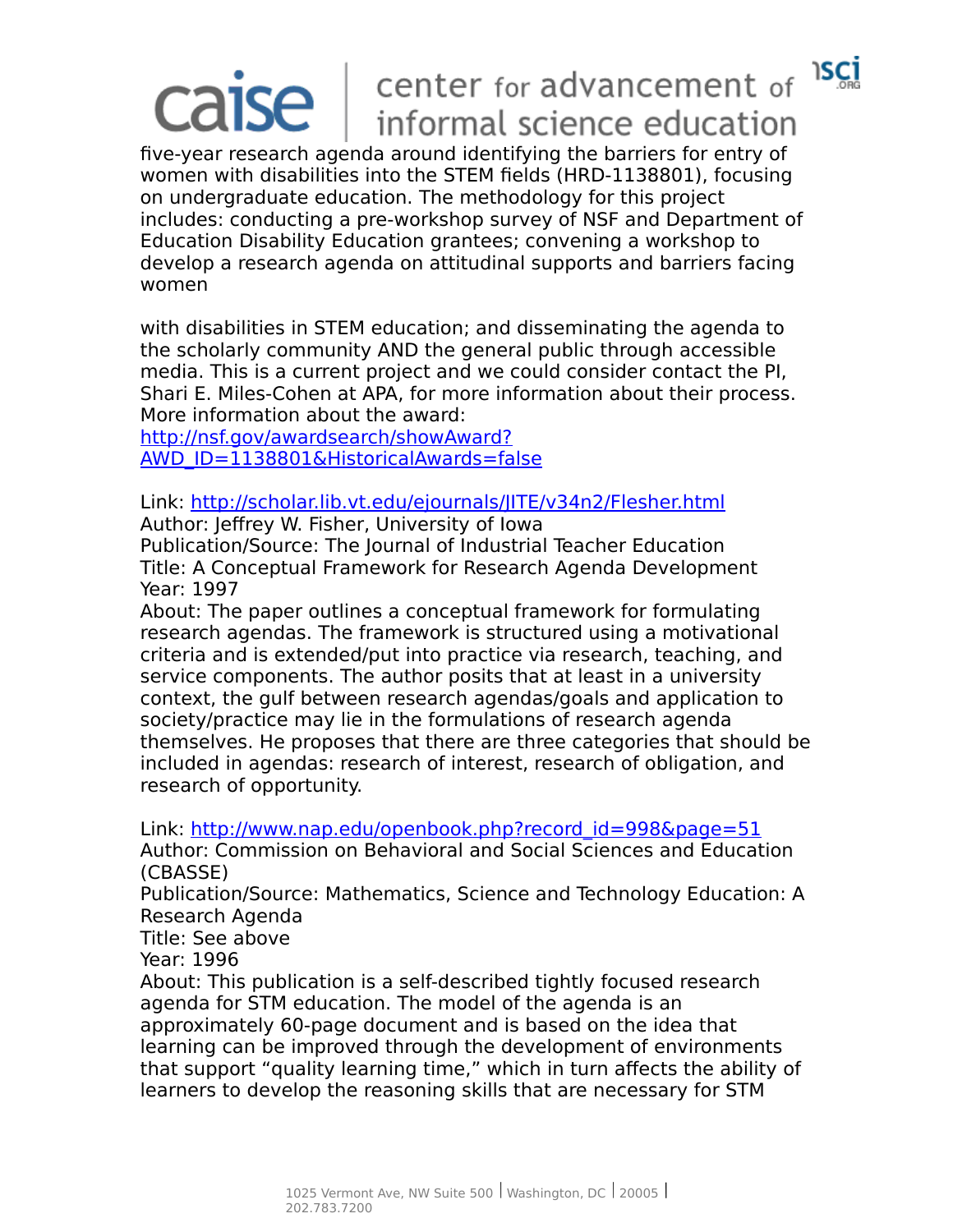# $\overline{\textsf{l}}$ ise

### **ISCI** center for advancement of informal science education

eduation. The agenda outlines basic research questions to be addressed by those in the field: 1) the development of reasoning, 2) better instruction, 3) better settings for learning, and 4) better learning systems. No information is available on the process by which the agenda was created.

 [Link: http://www.jstor.org/discover/10.2307/40188680?](http://www.jstor.org/discover/10.2307/40188680?uid=31347&uid=3739584&uid=2129&uid=2&uid=70&uid=3&uid=31346&uid=67&uid=62&uid=3739256&sid=21101700965241) [uid=31347&uid=3739584&uid=2129&uid=2&uid=70&uid=3&uid=31](http://www.jstor.org/discover/10.2307/40188680?uid=31347&uid=3739584&uid=2129&uid=2&uid=70&uid=3&uid=31346&uid=67&uid=62&uid=3739256&sid=21101700965241) [346&uid=67&uid=62&uid=3739256&sid=21101700965241](http://www.jstor.org/discover/10.2307/40188680?uid=31347&uid=3739584&uid=2129&uid=2&uid=70&uid=3&uid=31346&uid=67&uid=62&uid=3739256&sid=21101700965241) Author: Patricia E. Simmons, Herb Brunkhorst, Vincent Lunetta, John Penick, Jodi Peterson, Barbara Pietrucha, and John Straver

Title: Developing a Research Agenda in Science Education Publication/Source: Journal of Science Education and Technology Year: 2005

About: This article refers to a Science Summit and is directed towards how the science education community (including researchers and practitioners) can influence policy. The paper emphasizes collaboration between scientists and educators. The authors suggest a "dynamic organizer" such as Pasteur's Quadrant for organizing a research matrix of topics, findings, needed areas of research, and policy implications. The paper focuses on the development of the agenda but the freely available abstract does not include a dissemination plan/next steps for this particular agenda.

 [Link: http://musiced.nafme.org/srme/a-research-agenda-for-music](http://musiced.nafme.org/srme/a-research-agenda-for-music-education-thinking-ahead/)[education-thinking-ahead/](http://musiced.nafme.org/srme/a-research-agenda-for-music-education-thinking-ahead/)

Author: The National Association for Music Education Title: A Research Agenda for Music Education: Thinking Ahead Publication/Source:

Year: 1998

About: The agenda also lists four additional arts education related research agendas, all from the mid 1990s. The process began by NAFME asking the wider music education and related research communities to submit research questions directly to them in preparation for their annual conference. NAFME undertook a content analysis of the questions in consultation with the research community, and then grouped the questions into three broad categories of study. The research agenda is consistent with NAFME's strategic plan and is disseminated via their website.

 [Link: http://www.eric.ed.gov/ERICWebPortal/search/detailmini.jsp?](http://www.eric.ed.gov/ERICWebPortal/search/detailmini.jsp?_nfpb=true&_&ERICExtSearch_SearchValue_0=ED403190&ERICExtSearch_SearchType_0=no&accno=ED403190) nfpb=true& &ERICExtSearch SearchValue 0=ED403190&ERICExtSear ch SearchType 0=no&accno=ED403190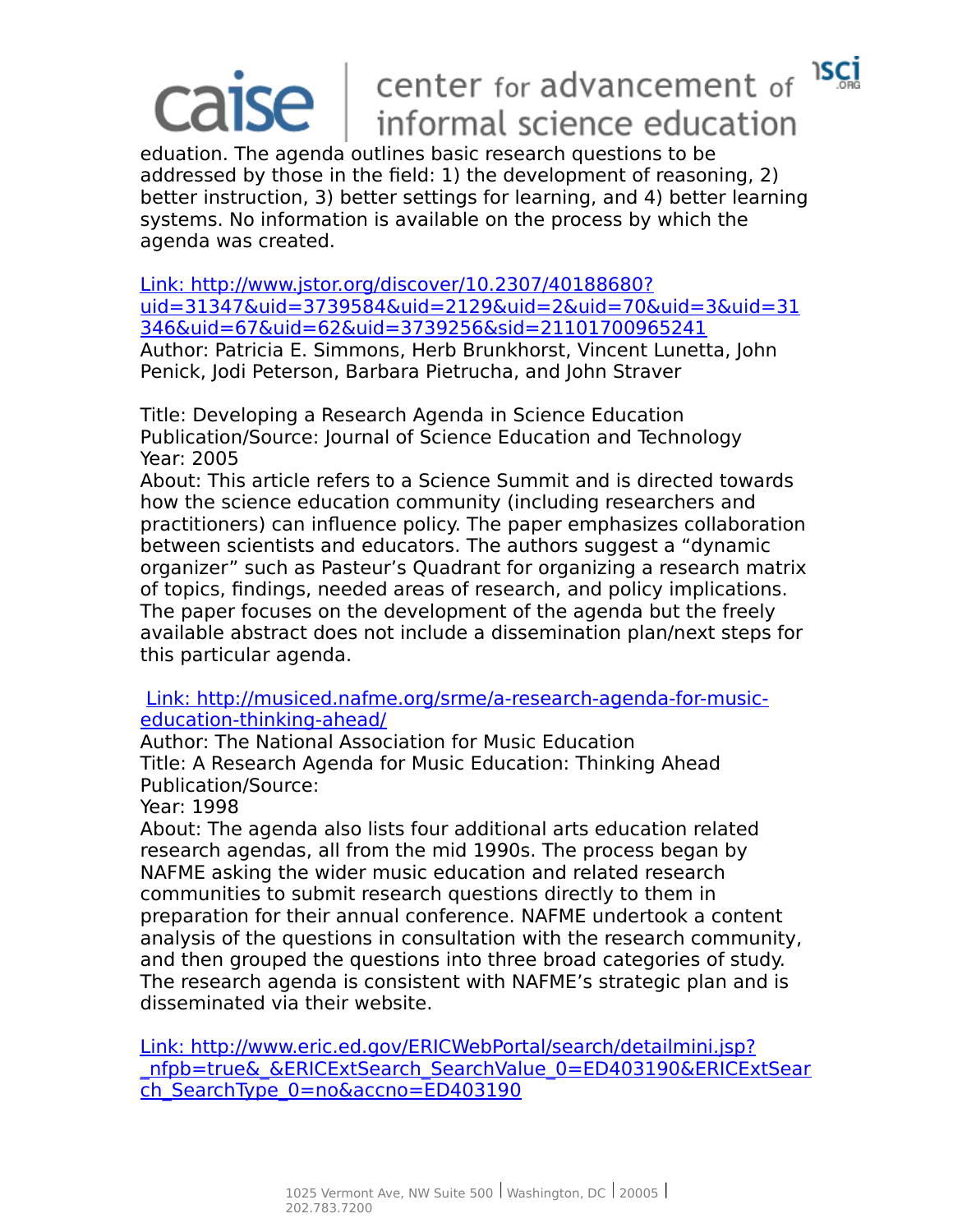# center for advancement of 15CI informal science education

Author: Enid Zimmerman

Title: Art Education: Creating a Visual Arts Research Agenda Toward the 21<sup>st</sup> Century.

Publication/Source: National Art Education Association (NAEA) Year: 1994

About: This report outlines eight research areas with general questions to be addressed in arts education. The process by which these questions were generated is not available in the publication abstract. A visit to the NAEA website shows that they have continuously tapped the community for research questions—most recently in 2008, when researchers invited the educator community to participate in a survey of research needs, which were complied into a report for the research community.

 [Link: http://books.google.com/books?](http://books.google.com/books?hl=en&lr=&id=B95bYND65gMC&oi=fnd&pg=PR9&dq=education+research+agendas&ots=Dj0cHIt7wL&sig=WjLWiEu2wK-XSCKjthkbVWjJaiE#v=onepage&q=education%20research%20agendas&f=false)

[hl=en&lr=&id=B95bYND65gMC&oi=fnd&pg=PR9&dq=education+rese](http://books.google.com/books?hl=en&lr=&id=B95bYND65gMC&oi=fnd&pg=PR9&dq=education+research+agendas&ots=Dj0cHIt7wL&sig=WjLWiEu2wK-XSCKjthkbVWjJaiE#v=onepage&q=education%20research%20agendas&f=false) arch+agendas&ots=Dj0cHIt7wL&sig=WjLWiEu2wK-XSCKjthkbVWjJaiE#v=onepage&q=education%20research [%20agendas&f=false](http://books.google.com/books?hl=en&lr=&id=B95bYND65gMC&oi=fnd&pg=PR9&dq=education+research+agendas&ots=Dj0cHIt7wL&sig=WjLWiEu2wK-XSCKjthkbVWjJaiE#v=onepage&q=education%20research%20agendas&f=false)

Author: National Research Council, Institute of Medicine Title: Improving Schooling for Language-Minority Children: A Research Agenda

Publication/Source:

Year: 1997

About: This book is the product of a process that started with an initial meeting of nine experts in the relevant field. The chosen Committee was tasked with: 1) reviewing what is currently known about the problem of educating English-language learners; 2) reviewing the strengths and gaps in what is currently being done to address the stated problem; and 3) making recommendations for research priorities, infrastructure to support that research, and the use of evidence to inform policy and practice in this area. The recommendations that resulted from the process are four broad principles that are then broken down into specific topical questions and academic areas of focus. The Committee also advises specific policy actions that should be taken to advance the agenda.

Link:

http://www.stanford.edu/group/ncpi/documents/pdfs/beyond dead reck [oning.pdf](http://www.stanford.edu/group/ncpi/documents/pdfs/beyond_dead_reckoning.pdf) (original suggested link:

[http://news.stanford.edu/pr/03/highered.html\)](http://news.stanford.edu/pr/03/highered.html)

Author: National Center for Postsecondary Improvement Title: Beyond Dead Reckoning: Research Priorities for Redirecting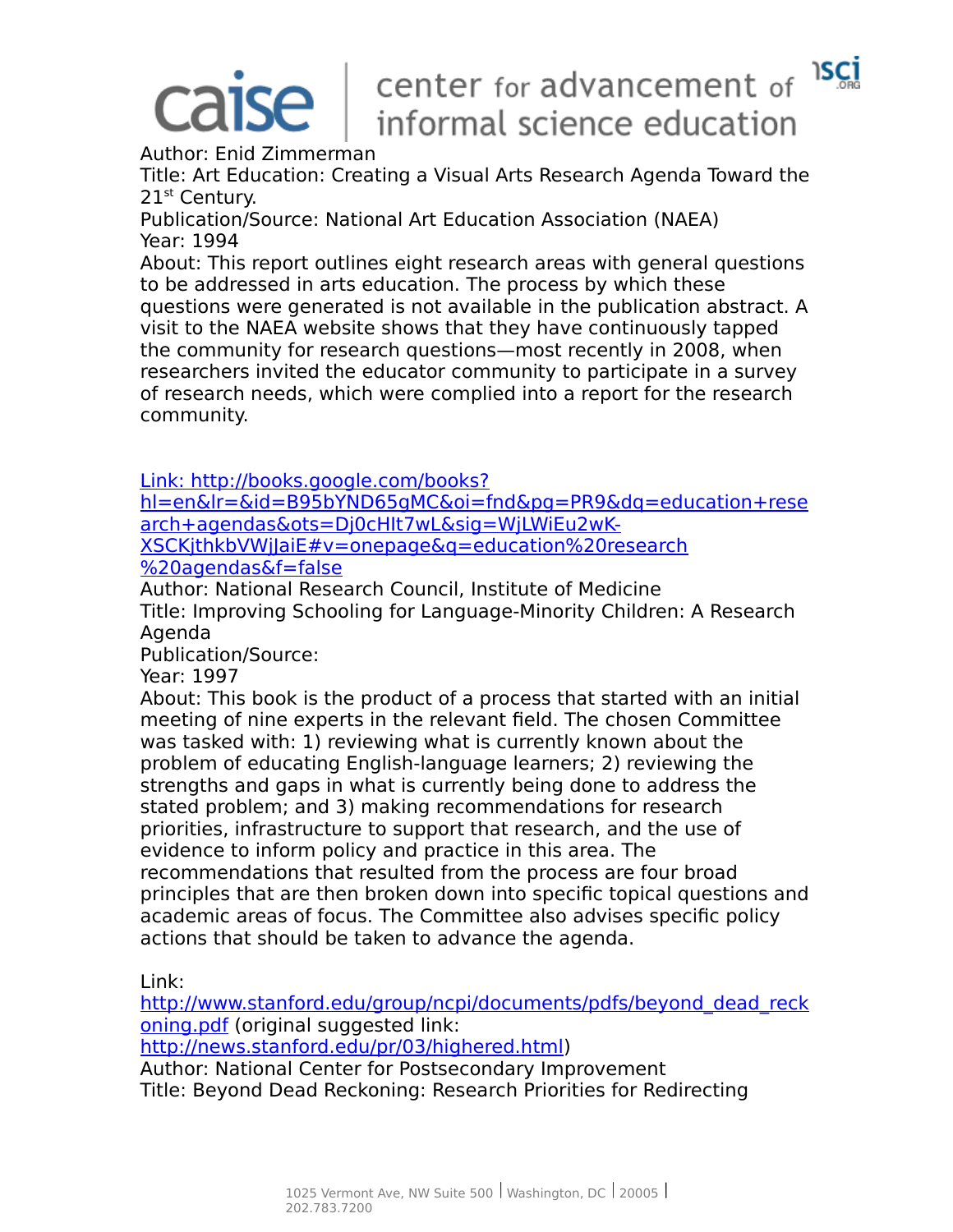# center for advancement of 15CI informal science education

American Higher Education Publication/Source: Year: 2003

About: This essay is the product of a six- year-long process for identifying the most pressing research issues in higher education over the decade after the report. The organizing committee at the National Center for Postsecondary Improvement first consulted broadly with a wide variety of stakeholders and constituents, then held a series of national roundtables on the topic. They also looked at policy forums held over the project's six years to identify recommendations. As the final step in putting together the agenda, they submitted an initial draft to all who had been involved and invited comments. The resulting agenda outlines broad topics of questioning and detailed subquestions. It also directs questions to two specific audiences policymakers and institutional leaders—who the authors believe can advance change and implement the agenda.

### [Link: http://www.brookings.edu/research/papers/2012/12/learning-first](http://www.brookings.edu/research/papers/2012/12/learning-first-wagner-murphy-de-korne)[wagner-murphy-de-korne](http://www.brookings.edu/research/papers/2012/12/learning-first-wagner-murphy-de-korne)

Author: Daniel Wagner, Katie Murphy, Haley De Korne

Title: Learning First: A Research Agenda for Improving Learning in Low-Income Communities

Publication/Source: Center for Universal Education at Brookings Year: 2012

About: This report is the product of a year-long effort to develop a research agenda, which was put together by a group of experts covering five different research areas. The research agenda focuses first on what we know, but also the grand questions/topics that researchers need to know more about. The report was distributed to the wider international learning research community.

Link:

[http://www.project2061.org/publications/earlychild/online/perspect/cha](http://www.project2061.org/publications/earlychild/online/perspect/champion.htm) [mpion.htm](http://www.project2061.org/publications/earlychild/online/perspect/champion.htm)

Author: Alverna M. Chamption

Title: Toward a Research Agenda in Early Childhood Science,

Mathematics and Technology Education

Publication/Source: project2061.org

Year: 1998

About: this research agenda for early childhood SEM education was created through a forum process organized by AAAS (with funding from NSF and the Dept. of Education OERI). The forum included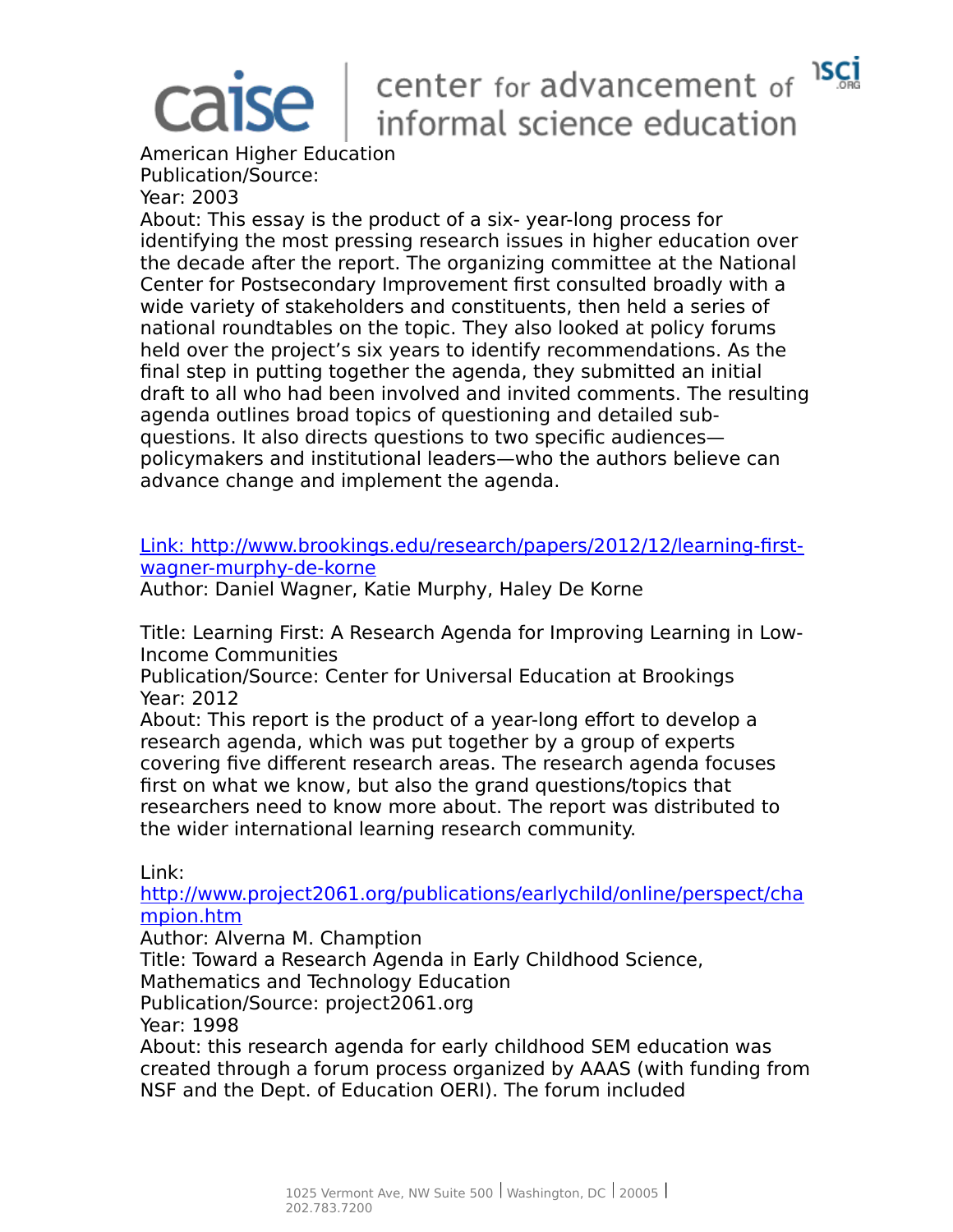### **ISCI** center for advancement of ise l informal science education

"mathematicians and scientists, researchers and practitioners, teachers and administrators, and policy makers." The stated rationale for creating the agenda is to respond to NSF funding opportunities for research in early childhood learning. No explicit information is available about the process by which the agenda was created or disseminated.

### Link: [http://onlinelibrary.wiley.com/doi/10.1111/j.1467-](http://onlinelibrary.wiley.com/doi/10.1111/j.1467-1770.1991.tb00690.x/abstract) [1770.1991.tb00690.x/abstract](http://onlinelibrary.wiley.com/doi/10.1111/j.1467-1770.1991.tb00690.x/abstract)

Author: Graham Crookes; Richard Schmidt Title: Motivation: Reopening the Research Agenda Publication/Source: Language Learning Year: 1991

About: This paper focuses on motivation as it affects second-language learning, which had historically been looked at through attitudes and other social-psychological aspects of learning. The paper seeks to provide a basis for a research agenda on how motivation is used in second-language learning. No information is provided in the abstract about the process by which the research agenda was developed.

Link:<http://www.jrre.psu.edu/articles/v18,n1,p52-58,Harmon.pdf> Author: Hobart L. Harmon

Title: A Research Agenda for Improving Science and Mathematics Education in Rural

### **Schools**

Publication/Source: Journal of Research in Rural Education Year: 2003

About: This paper is the outcome of a conference funded by the National Science Foundation. The conference brought together 47 participants, including funders, policymakers, educators, and researchers, to identify research questions that were grouped into seven categories outlined in the paper. The research agenda was disseminated through this publication.

Link:<http://www.insidehighered.com/advice/mentor/reedy>

Author: Justin Reedy and Madhavi Murty Title: Creating a Research Agenda Publication/Source: Inside Higher Ed Year: 2009

About: This is a how-to blog post on creating a research agenda for an individual graduate student (rather than a broad research agenda for a field or discipline).